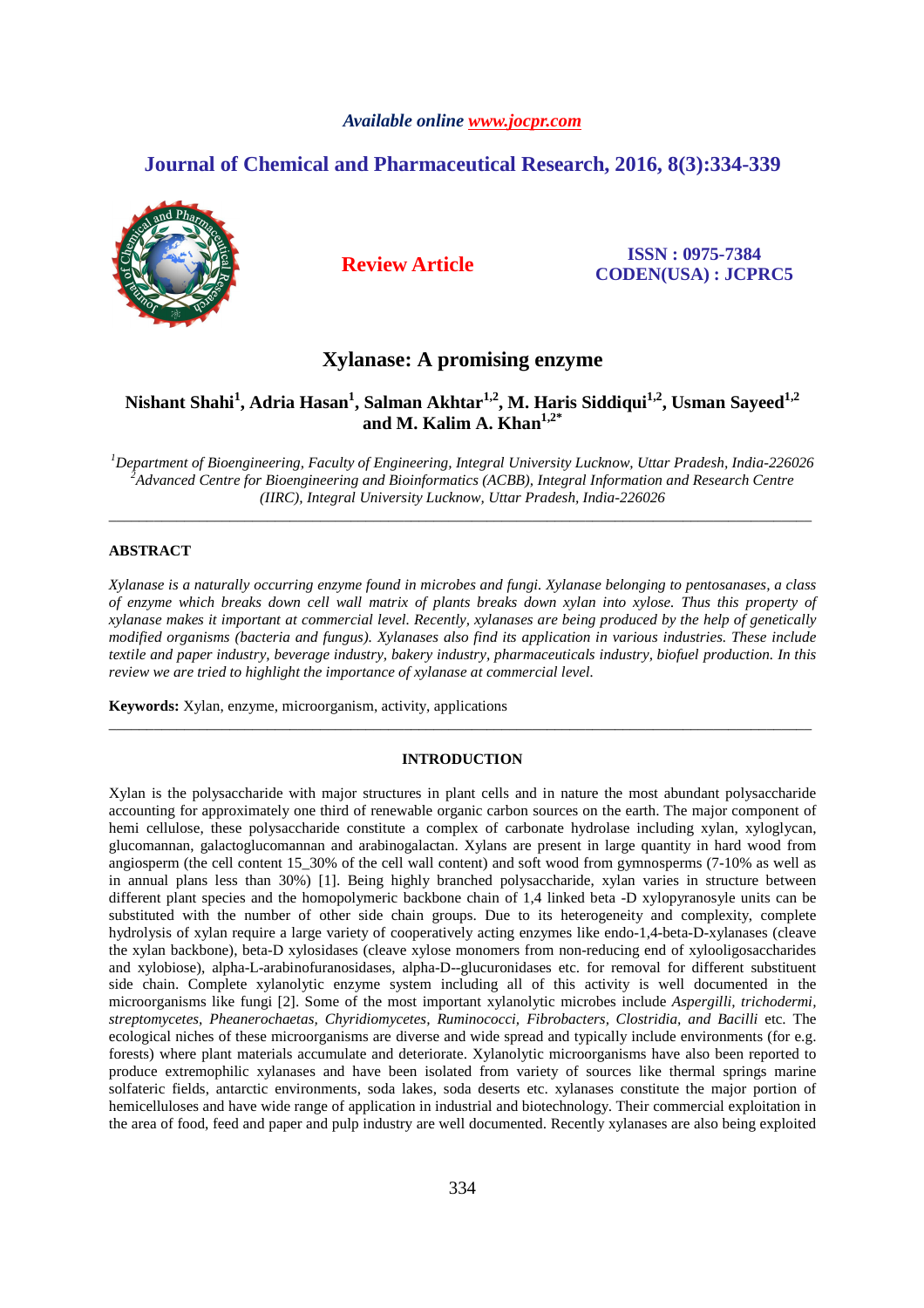for biofuel production from agricultural residues.

#### **Xylans and its enzymatic hydrolysis**

The nature of its substituents is based on a broad distinction may be made therefore in xylans, in which their increment in complexity from linear to highly substituted xylans. Xylans can be categorized into four major groups: 1. Arabinoxylans, having only side chains of single terminal units of alpha-L-arabinofuranosyl substituents. Particulary in the case of cereals, arabinoxylans which varies in the degree of arabinosyl substitution, with either 2- O-and 3-O-monosubstituted or double (2-O-, 3-O-) substituted xylosyl residues. 2. Glucuronoxylans, in which α-Dglucoronic acid or its 4-O-methyl ether derivative represents the only substituent. 3. Glucuronoarabinoxylan, in which α-D-glucoronic (and 4-O-methyl-α-D—glucoronic) acid and α-l-arabinose are both present. 4. Galactoglucuronoarabinoxylans, which are characterized because of the presence of terminal β-D-galactopyranosyl residues on complex oligosaccharide side chains of xylans and are found typically in perennial plants. There is a category which exhibits micro-heterogeneity with respect to the degree and in branching nature. Basically the side chains determining the solubility, physically conformation, and reactivity of the xylan molecule with the other hemicellulosic components and hence greatly influencing the mode and extent the enzymatic cleavage. Endospermic arabinoxylans of annual plants, also called pentosans, are water soluble and alkaline solutions than xylans of lignocellulosic materials because of their branched structures.

\_\_\_\_\_\_\_\_\_\_\_\_\_\_\_\_\_\_\_\_\_\_\_\_\_\_\_\_\_\_\_\_\_\_\_\_\_\_\_\_\_\_\_\_\_\_\_\_\_\_\_\_\_\_\_\_\_\_\_\_\_\_\_\_\_\_\_\_\_\_\_\_\_\_\_\_\_\_

Due to the heterogeneity and complex chemical nature of plant xylan, its complete breakdown requires action of complex several hydrolytic enzymes with diverse specificities and mode of action. Thus, it is not surprising for xylan-degrading cells to produce and arsenal of enzymes. The xylanolytic enzyme system that carries hydrolysis of xylan is normally composed of a repertoire of hydrolytic enzymes, including endoxylanase (endo-1,4-β-xylanase, E.C.3.2.1.8), β-xylosidase (xylan -1,4-β-xylosidase, E.C. 3.2.1.37), α-glucuronidase (α-glucosiduronase, E.C.3.2.1.139), α-arabinofuranosidase (α-Larabinofuranosidase, E.C. 3.2.1.55) and acetylxylan esterase (E.C.3.1.1.72). All of these enzymes act cooreratively to convert xylan into its constituent sugars. Among all xylanases, endoxylanases are the most important due to their directly involving in cleaving the glycosidic bonds and in liberating short xylooligosaccharides. Xylan, being a molecularly highly mass polymer, cannot penetrate the cell wall. The low mole ular mass fragments of xylan play a key role in the regulating the xylanase biosynthesis. These include fragments like xylose, xylobiose, xylooligosaccharides, heterodisaccharide of xylose and glucose and their positional isomers. These molecules are liberated from xylan through the action of small amounts of constituently produced enzymes. Xylanase catalyzes the random hydrolysis of xylan to xylooligosaccharides, while β-xylosidase releases xylose residues from the non-reducing ends of oligosaccharides. However, a complete degradation requiers the synergistic action of acetyl esterase to remove the acetyl substituent's from the β-1,4-linked D-xylose backbone of xylan.

The nature of its substituents is based on a broad distinction may be made therefore in xylans, in which their increment in complexity from linear to highly substituted xylans.

Based on hydrophobic cluster analysis of the catalytic domains and similarities in the amino acid sequences, Xylanases have been primarily classified as GH 10 and 11 [3]. Several models have been proposed to explain the mechanism of xylanase action. Generally, the hydrolysis of xylans by GH 10 and 11 results in the retention of the anomeric centre of the reducing sugar monomer of the carbohydrate. Families 10 and 11 contain enzymes that catalyze the hydrolysis with the retention of the anomeric configuration, with residues of two glutamates being implicated in the catalytic mechanism. This indicates a double-displacement mechanism, in which a covalent glycosyl enzyme is formed intermediating subsequently hydrolyzed, and two carboxylic acid residues, suitably located in the active site, are involving in the formation of the intermediate; one acts as a general acid catalyst by protonating the substrate, while the nucleophilic attack a second performer, which results in the leaving group departure and form the  $\alpha$ -glycosyl enzyme intermediate ( $\beta$  to  $\alpha$  inversion). In the second step, the first carboxylate group instead behave as a general base functions, abstracting a proton from a nucleophilic water molecule, which attacks the anomeric carbon. This a second substitution leads to, in which the anomeric carbon again passes via a transition state and the product is rising with the β configuration (α to β inversion). Glycoside hydrolase family 10 is composed of endo-1, 4-β-xylanases, and endo-1, 3-β-xylanases (EC 3.2.1.32) (34). Members of this family can also hydrolyze the aryl β-glucosides of xylobiose and xylotriose at the aglyconic bond. Furthermore, these enzymes are highly active on short xylo oligosaccharides, thus it indicates small substrate-binding sites. Crystal structure analyses, kinetic analyses of the activity on xylo oligosaccharides of various sizes and end product analyses have indicated that family 10 xylanases typically have four to five substrate-binding sites. Members of this family also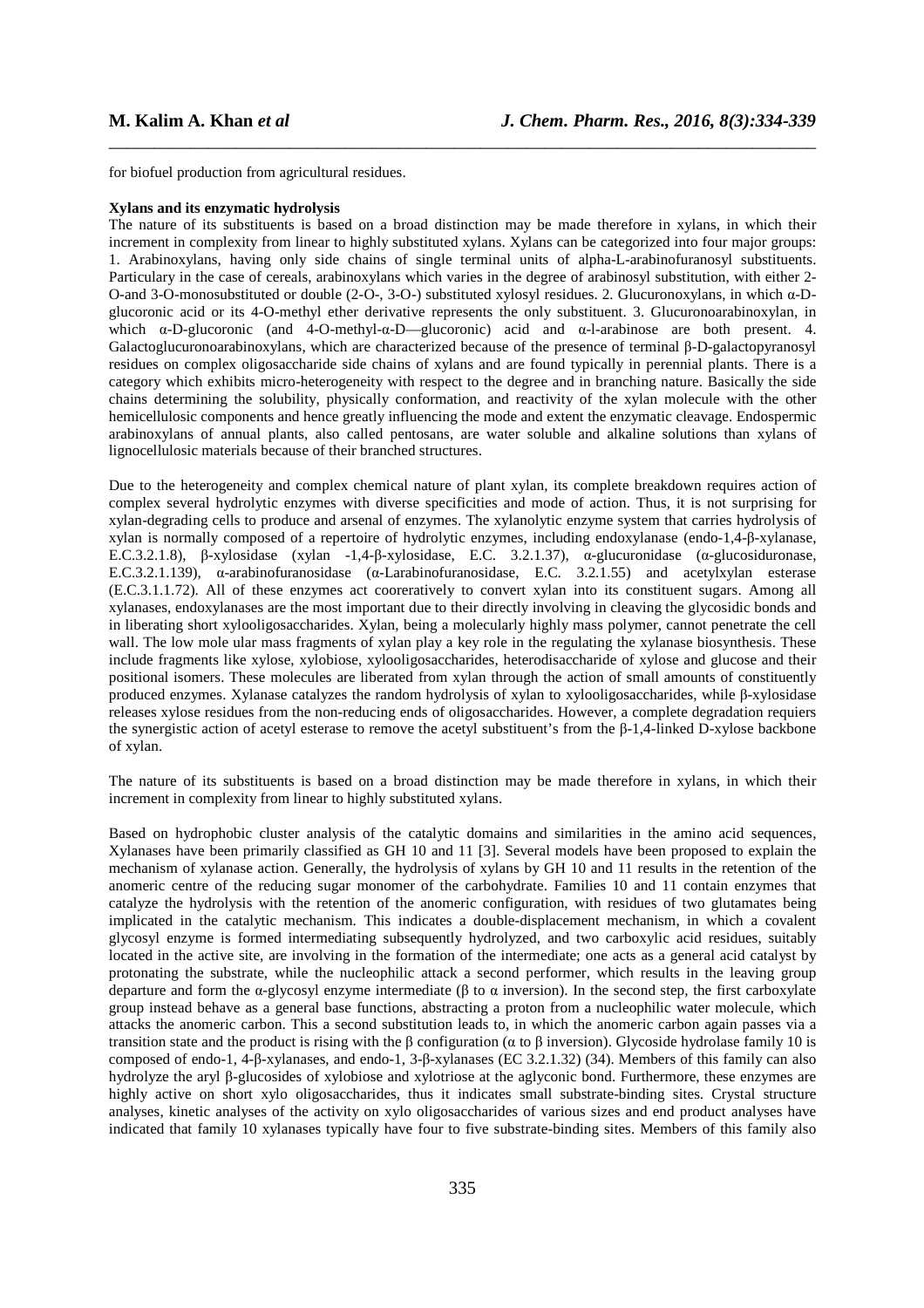typically have a high molecular mass, a low pI and display an  $(α/β)_8$ -barrel fold [4]. Compared to other xylanases, GH11 members display several interesting properties, such as high substrate selectivity and high catalytic efficiency, a small size, and a variety of optimum pH applications. Family 11 is composed only of xylanases (EC3.2.1.8), leading to their consideration as "true xylanases," as they are exclusively active on D-xylose-containing substrates. GH11 enzymes are generally characterized by a high pI, a low molecular weight, a double-displacement catalytic mechanism, two glutamates that act as the catalytic residues and a β-jelly roll fold structure [5]. Additionally, the products of their action can be further hydrolyzed by the family 10 enzymes. Similar to family 10 xylanases, these enzymes can hydrolyze the aryl β-glycosides of xylobiose and xylotriose at the aglyconic bond, but they are inactive on aryl cellobiosides. Furthermore, in contrast to the family 10 xylanases, but similar to the family 8 cold-adapted xylanases, these enzymes are most active on long-chain xylooligosaccharides, and it has been found that they have larger substrate-bindind clefts, containing at least seven subsites. Xylanases belonging to GH10 exhibit greater catalytic versatility and lower substrate specificity than those belonging to GH11. According to Sabini et. al. [5], the binding sites for xylose residues in xylanases are termed subsites, with bond cleavage occuring between the sugar residues at the -1 (non-reducing) and the +1 (reducing) ends if the polysaccharides substrate. As observed in assays using arabinoxylan as the substrate, GH10 products have arabinose residues substituted at the +2 subsite. These results suggest that GH 10 enzymes are able to hydrolyze xylose linkages closer to the side. Therefore, xylanases from family 11 preferentially cleave the unsubstituted regions of the arabinoxylan backbone, whereas GH10 enzymes cleave the decorated regions, being less hampered by the presence of substituents along the xylan backbone. The xylan side-chain decorations are recognized by xylanases, and the degree of substitution in xylan will influence the hydrolytic products; this difference insubstrate specificity has important implications in the deconstruction of xylan.

\_\_\_\_\_\_\_\_\_\_\_\_\_\_\_\_\_\_\_\_\_\_\_\_\_\_\_\_\_\_\_\_\_\_\_\_\_\_\_\_\_\_\_\_\_\_\_\_\_\_\_\_\_\_\_\_\_\_\_\_\_\_\_\_\_\_\_\_\_\_\_\_\_\_\_\_\_\_

#### **Xylanolytic Microorganisms**

Xylanases are produced by diverse organisms like fungi, bacteria, algae, protozoa, gastropods and arthropods. Bacterial genera like *Bacillus, Cellulomonas, Micrococcus, Staphylococcus, Thermotoga, Paenibcillus, Arthrobacter, Microbacterium, Pseudoxanthomonas, Rhodococcus* have been reported to produce xylanases. Among the *actinomycetes group, Streptomyces, Thermomonospora, Thermoactinomycetes* etc. are commonly reported for xylanase production fungal genera like *Aspergillus, Fusarium, Penicillium, Geotrichum, Paecilomyces, Cephalosporium, Trichoderma* are reported for xylanase production. Bacteria have an advantage over fungi for xylanase production as large-scale cultivation of fungi is often difficult due to slow generation time, co-production of highly viscous polymers and low oxygen penetration. Moreover low pH optima for fungal growth may necessitate additional downstream processing for fungal xylanases. Among the bacterial genera, Bacillus is the most predominant genus as xylanase producer. Members of genus Bacillus like *Bacillus circulans*, *B. Stearothermophilus, B.polymyxa, B subtilis, B. Amyloliquifaciens* have been reported to produce considerable amount of xylanases. Many of the extremophilic xylanases are produced by the thermophilic Bacillus like *B. Acidocaldarius, B. Thermoalkalophilus* have been reported to produce considerable amount of xylanases. Many of the extremophilic xylanases are produced by the thermophilic bacillus like *B. Acidocaldarius, B. Thermoalkalophilus* have been reported to produce xylanases which are active at temperature ranging from 50-80̊C. Thermotoga are another group of bacteria which produce extremely thermostable xylanases active in the temperature ranging from 80-110̊c. Many of the thermophilic actinomycetes also produce thermostable xylanases showing activity at temperature ranging from 60-70̊ C. Recently endoxylanases from thermophilic actinomycetes *Microtetraspora flexuosa* SIIX have been reported to show optimum activity at 80̊C [6]. Due to low pH requirement, fungi are very rarely reported to produce alkophilic xylanases. However fungal species like *Aspergillus Kawachii, Cryptococcus* sp. H-2 and *Penicillium* Sp. 40 are reported to produce most acidophilic xylanases stable at pH 1-2 [7]. Many thermophilic fungi like *Gloephyllum trabeum, Talaromyces Byssochlamydoides, Thermoascus aurantiacus, Thermomyces Lanugimosus* are reported to produce thermostable xylanases activity in the range of 50-80̊C [8,9].

# **Factors affecting xylanase yield and activity**

Commercial production of xylanase involves industrial fermentation processes using suitable bacteria or fungi. The yield of xylanases in fermentation process are generally governed by a number of factors as production of xylanases in microorganisms is dependent on the availability of appropriate substrate, the carbon sources present in the media are the most important factor for xylanase production a number of substrate like corn cap, wheat bran, rice bran, ponds stalk, bagasse, etc have been found to be very suitable substrate on production of xylanases. In addition to the nature of substrate, substrate accessibility, rate and amount of release of the xylooligosaccharide, their chemical in nature, quantity of xylose release also influence the production of xylanase during fermentation process [10] have reported sugarcane bagasse has a base inducer of xylanase and beta-xylosidase in *Cellulomonas flavigena*.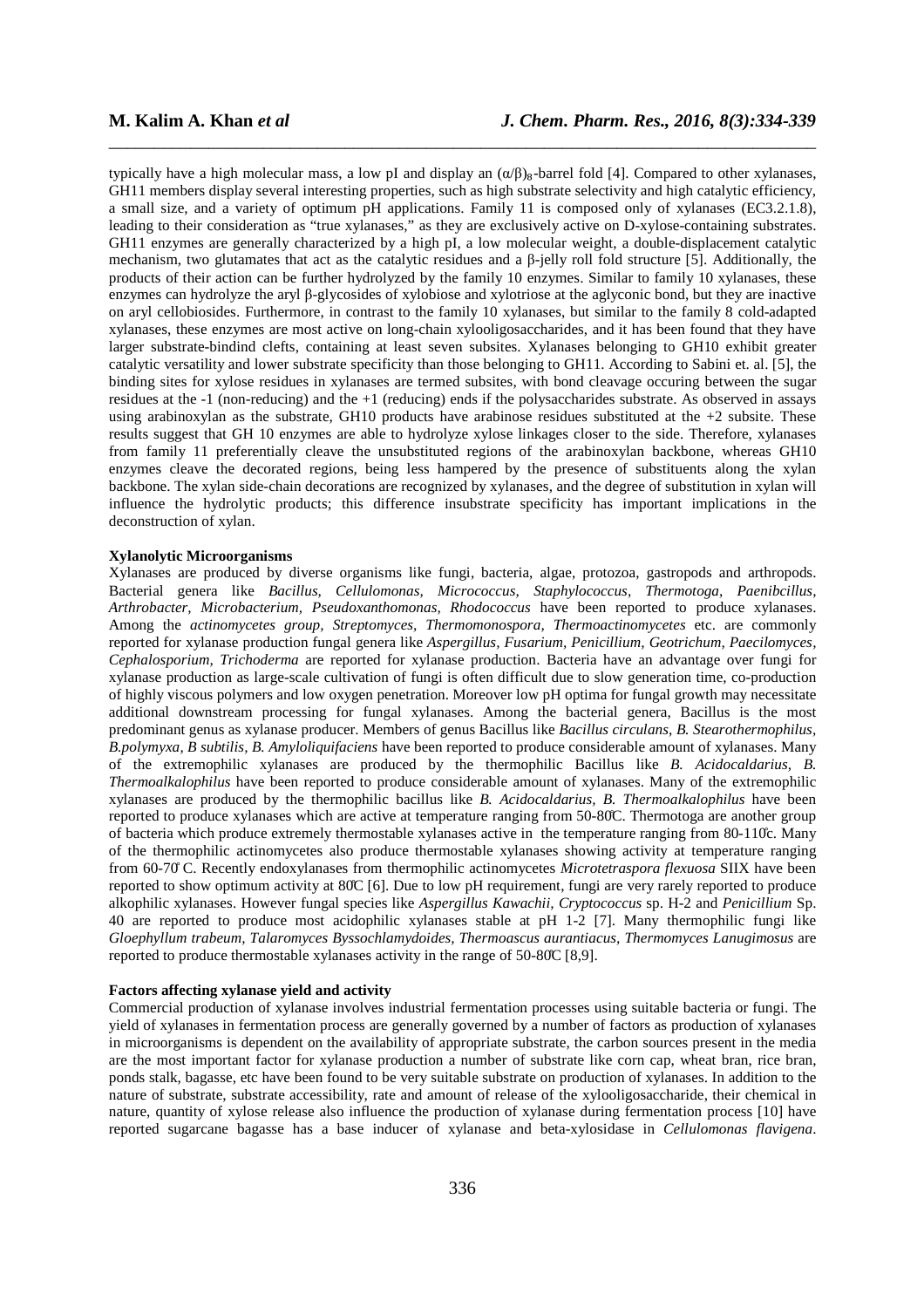Sugumaran *et al.* [11] reported production of thermoalkilic tolerant xylanase from *B. Subtilis* in submerged fermentation using cassava bagasse reported sugarcane bagasse as a best inducer for xylanase production from bacillus sp. Rice bran and soybean residues served as excellent substrate for xylanase production by Bacillus sp using soil state fermentation [12] yeast extract, beef extract, peptone, soy bean meal have been reported to serve as good nitrogen soure for yeild of xylanase from different bacteria [13-15] reported trypton as a most efficient source for xylanase production from *Streptomyces* sp. 7b. When different agriculture waste substrate, like wheat bran, sugarcane, bagasse, rice bran and saw dust are subjected to solid state fermentation by streptomyces sp. 7b, maximum xylanase contain observed in wheat bran containing medium. Using yeast extract, peptone and beef extract as organic nitrogen source, enhanced xylanase level from *Streptomyces cyaneus* SN32, *Bacillus* sp., *Streptomyces* sp., *Streptomyces* sp. CA24 has been reported [16]. Yeast extract, peptone and beef extract has an important role in xylanase production by bacillus ap., probably because of some important elements contained in these organic nitrogen sources that are necessary for this bacterium metabolism are a complex nitrogen source was essential for bacterial growth and high enzyme activity.

\_\_\_\_\_\_\_\_\_\_\_\_\_\_\_\_\_\_\_\_\_\_\_\_\_\_\_\_\_\_\_\_\_\_\_\_\_\_\_\_\_\_\_\_\_\_\_\_\_\_\_\_\_\_\_\_\_\_\_\_\_\_\_\_\_\_\_\_\_\_\_\_\_\_\_\_\_\_

Besides the nutritional components, other bioprocess parameters like pH of the medium, temperature for incubation, agitation, whistle size, initial load of inoculums etc. can also influence the xylanase production during fermentation process.

## **Application of xylanases**

Major applications of xylanases are in paper and pulp industry, animal feed processing, clarification of beverages and recent application involves biofuel production from agroresidues.

## **Paper Industry**

Chlorinated phenolic compounds as well as polychlorinated biphenyls, produced during conventional pulp bleaching being toxic and highly resistant to biodegradation, from one of the major sources of environmental pollution.

Removal of residual lignin from kraft pulp is physically and chemically restricted by hemicelluloses. Lignin has been reported to link with hemicelluloses. The most common pulping process is the kraft process where cooking of wood chips is carried out in a solution of Na<sub>2</sub>S/NaOH at about 170°C for two hours resulting in the degradation and solubilisation of lignin. To obtain pulp of very high brightness and brightness stability, all the lignin must be remove from the pulp. For that, chemical pulping is more effective than mechanical pulping. However, there is the formation of residual lignin which has to be removed by bleaching process. The residual lignin in chemical pulp is dark in colour because it has been extensively oxidized and modified in the cooking process. This residual lignin is difficult to be removed due to its covalent bonding to the hemicellulose and perhaps to cellulose fibers. The bleaching of the pulp can be regarded as a purification process involving the destruction, alteration, or solubilization of the lignin, coloured organic matters and other undesirable residues on the fibres.

Conventionally chlorine is used for bleaching of pulp. Chlorination of pulp does not show any decolorizing effect, and in fact, the colour of the pulp may increase with chlorination and it is the oxidative mechanism which aids the pulp bleaching. The dominant role of chlorine in bleaching is to convert the residual lignin in the pulp to water or alkali solute products. The effluent that are produced during the bleaching process, especially those following the chlorination and the first extraction stages are the major contributors to waste water pollution from the pulp paper industry. During the Kraft process part, of the xylan is relocated on the fibre surfaces. Conserable amount of xylan is present in the fibres afer pulping process. Enzymatic hydrolysis of the reprecipateted and the relocateted xylans on the surface of the fibres apparently renders the structures of the fibres more permeable. Increased permeability allows the passage of lignin carbohydrate molecules in higher amoun t and of high molecular masses in the subsequent chemical reactions. Ligninases and hemicellulases (xylanases) were tested bio-bleaching. Use of hemicellulases was first demonstrated [17] which resulted in the reduction of chlorine consumption. Lund gren et al [18] even tried a mill trail on TCF (total chlorine free) technology for bleaching of pulp with xylanase from *bacillus stearothermophilus* strain T6 which is having optimum activity at pH 6.5. Even though there are many reports on microbial xylanases only a limited number of them are having characteristics applicable in paper and pulp industry. Two types of phenomenon are involved in enzymatic pretreatment. The major effect is due to hydrolysis of reprecipitated and reabsorbed xylan or xylan lignin complexes that are seperated during the cooking process. As a result of the enzymatic treatment, the pulp becomes more accessable to the oxidation by the bleaching chemicals. A minor effect is due to the enzymatic hydrolysis of the residual non disolved hemicellulose by endo xylanases. Residual lignin is unbleached pulp (Kraft pulp) is linked to hemicelluloses and that cleavage of this linkage will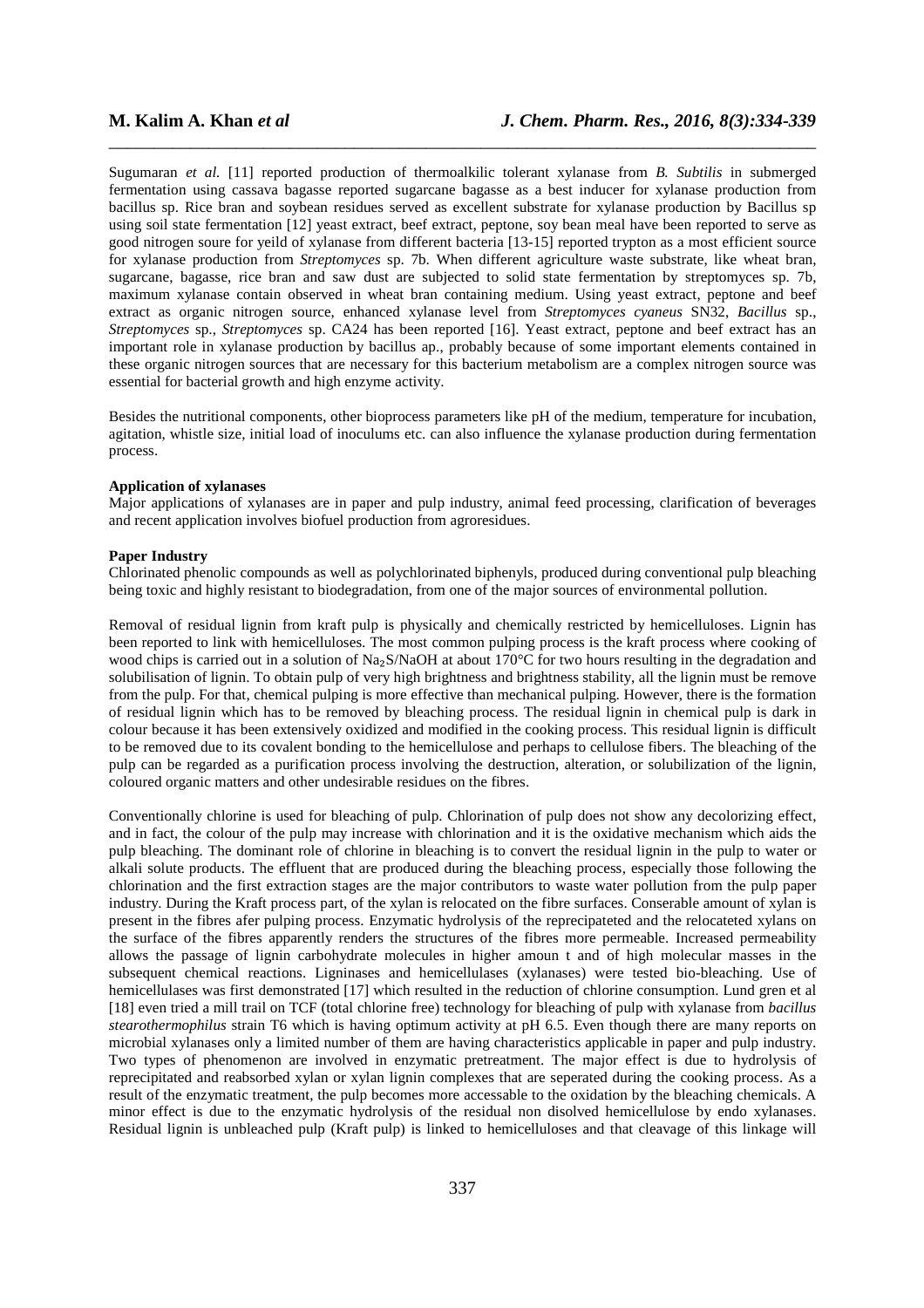allow the lignin to be released.

#### **Animal feed processing**

Arabinoxylans are partly water soluble polysaccharides present in considerable amount in cereals like barley and result in a highly viscous aqueous solution. This high viscosity of cereal parameter for the use of cereal grains in animal feeding. Application of xylanases for pre-treatment of arabinoxylan containing substrates has been proved to be a good solution for this. Babalola *et al*. [19] observed improved apparent nitrogen and fibre absorption as well as feed transit time by the application of xylanase in poultry feed. Cafe et al. [20] gave nutritionally rich diets, with or without the addition of 0.1%m Avizyme 1500 (xylanase, protease, and amylase) to the poultry birds. Birds fed on the diets supplemented with Avizyme exhibited significantly higher body weights, less mortality and greater amount of net energy from their diets as compared to the control group.

\_\_\_\_\_\_\_\_\_\_\_\_\_\_\_\_\_\_\_\_\_\_\_\_\_\_\_\_\_\_\_\_\_\_\_\_\_\_\_\_\_\_\_\_\_\_\_\_\_\_\_\_\_\_\_\_\_\_\_\_\_\_\_\_\_\_\_\_\_\_\_\_\_\_\_\_\_\_

## **Beverage industry**

The xylanolytic enzymes are also employed for clarifying juices and wines. For extracting coffee, plant oils and starches for improving the nutritional properties of agricultural silage and grain feed, Xylanases have also been reported to be very effective. Xylanases, in conjunction with cellulases, amylases and pectinases, lead to an improved ill of juice by means of liquifaction of fruit and vegetables; stabilization of the food pulp; increased recovery of aromas, essentials oils, vitamins, mineral salts, edible dyes, pigments etc reduction of viscoscity, hydrolysis of substances that hinder the physical and chemical clearing of the juice, or that may cloudiness in the concentrate [21].

# **Bakery Industry**

Xylanases are used as dough strengtheners since they provide excellent tolerance to the dough towards variation and processing parameters and in flour quality. They also significantly increased volume of the baked bread. With the use of xylanases, there has been an increased bread volumes, greater absorption of water and improved resistance fermentation [22-24] Also, a larger amount of arabinoxylooligosaccharide in bread would be beneficial to health [21]. Xylanase transform water insoluble hemicellulose into soluble form, which binds water in the dough, therefore decreasing the dough furnace, increasing volume in creating finer and more in uniform crumps [25].

# **Pharmaceutical industry**

Hydrolytic products of xylan known as xylooligosacharides (Xos), which may be used in pharmaceutical industry. Xos have prebiotic effect, as they are neither hydrolyzed nor absorbed in the upper gastrointestinal tract, and they effect the host by selectively instumulating the growth or activity of one or a number of bacteria in a column, thus improving health. Among their key physiological advantages re the reduction of cholesterol, maintainance of gastrointestinal health, and improvement of the biological availability of calcium, they also inhibit starch retrogradation, improving the nutritional and sensibly properties of food. For the production of XOs, the enzyme complex must have low exoxylanase are β-xylosidase activity, to prevent the production of high amounts of xylose which has inhibitory effects on XO production.

## **Biofuel Production**

Production of environmently friendly fuel is gaining great importance as the energy sources are depleting in a faster rate. There are reports regarding production of ethanol from the agro wastes by incorporating xylanase treatment. Xylanase, together with other hydrolytic enzymes, can be used for the generation of biological fuels, such as ethanol, from lignocellulosic biomass. However, enzymatic hydrolysis is still a major cost factor in the conversion of lignocellulosic raw materials to ethanol [18]. In the bioethanol fuel production, the first step is the delignification of lignocellulose, to liberate cellulose and hemicellulose from their complex with lignin. The second step is a depolymerization of the carbohydrate polymers to produce free sugars followed by the fermentation of mixed pentose and hexose sugar to produce ethanol [26]. Simultaneous saccharification and fermentation is an alternative process, in which both hydrolytic enzyme and fermentative microorganisms are present in the reaction.

### **CONCLUSION**

Several applications of xylanases are being developed for the food and paper industries which are based on the partial hydrolysis of xylan. The long term applications of xylanases such as conversion of renewable biomass into liquid fuels, where xylanases play a crucial role in the conjunction with the celluloses, is not yet economically feasible. However, stringent environmental regulations and awareness to reduce the emission of greenhouse gases